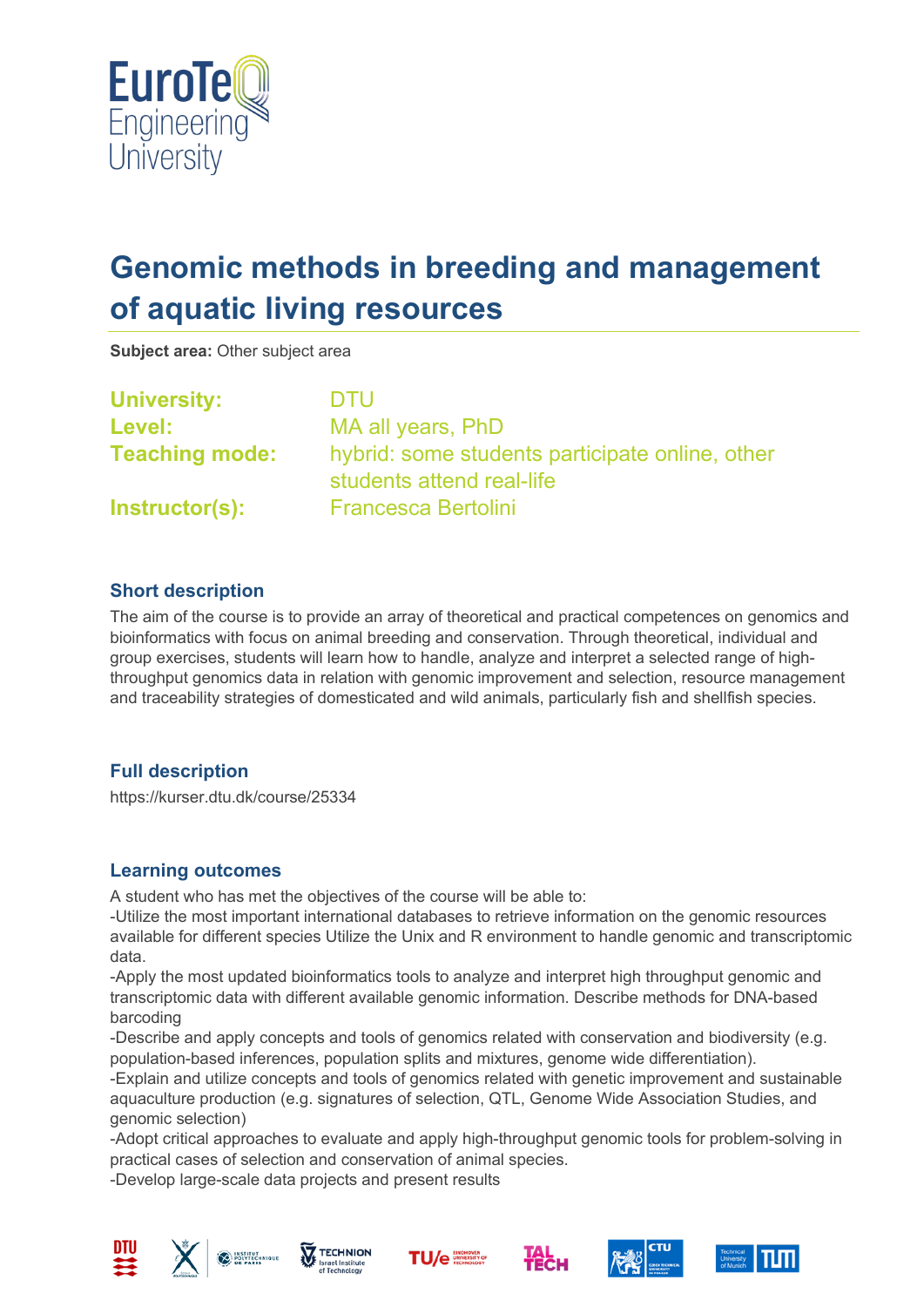

# **General information**

| <b>Contact hours per week:</b> | $\overline{4}$                                                              |  |
|--------------------------------|-----------------------------------------------------------------------------|--|
| <b>Total workload:</b>         | 130 (in student hours for the whole course)                                 |  |
| <b>ECTS credits:</b>           | 5                                                                           |  |
| Language:                      | English                                                                     |  |
| <b>Course start date:</b>      | 31 August 2022                                                              |  |
| <b>Course end date:</b>        | 30 November 2022                                                            |  |
| Add. info about start date:    |                                                                             |  |
| Weekly teaching day/time:      | Wednesday 8-12                                                              |  |
| Time zone:                     | CET (Denmark, Germany, France, Netherlands, Switzerland, Czech<br>Republic) |  |
| <b>Further information:</b>    |                                                                             |  |
| <b>Prerequisites:</b>          | Basic understanding of genetic concepts is encouraged                       |  |
| <b>Activities and methods:</b> | Lectures, Group work, Exercises, Tutorial sessions                          |  |
| <b>Presence on campus:</b>     |                                                                             |  |

## **Final examination**

| Form:                        | poster presentation + oral |
|------------------------------|----------------------------|
| Date:                        | 19 December 2022           |
| Location/format:             | online                     |
| <b>Re-sit possibility:</b>   | yes                        |
| <b>Transcript available:</b> | end of semester            |
| Add. info/requirements:      |                            |

### **Registration**

To register for this course, follow the registration requirements of your **home university** as specified here: [www.euroteq.eu/courses-registration.](http://www.euroteq.eu/courses-registration)